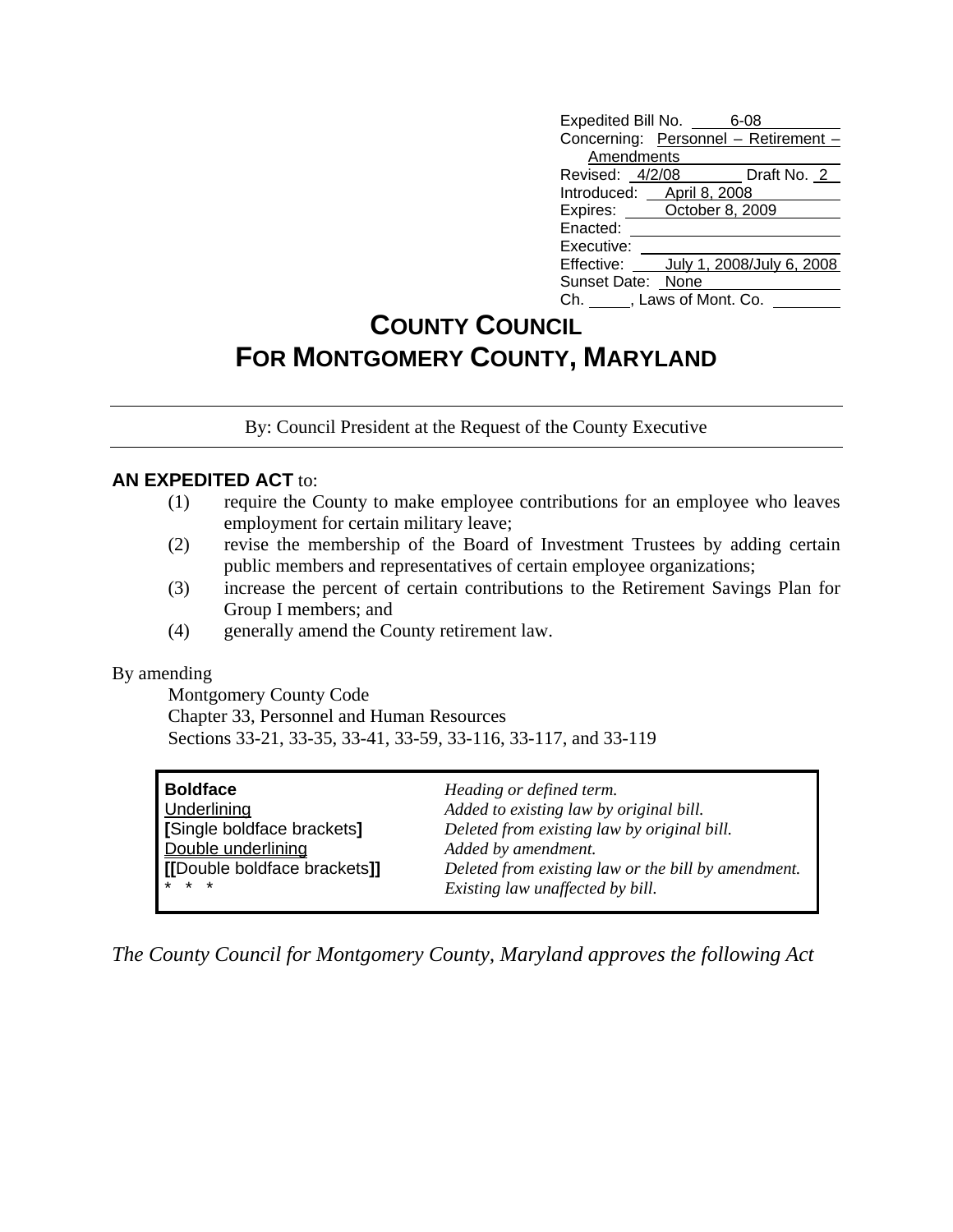| $\mathbf{1}$ |                    | Sec. 1. Sections 33-21, 33-35, and 33-41 are amended as follows:            |
|--------------|--------------------|-----------------------------------------------------------------------------|
| 2            |                    | 33-21. Military Leave                                                       |
| 3            |                    | $\ast$<br>$\ast$<br>$\ast$                                                  |
| 4            | (c)                | An employee who takes leave under this Section continues to receive         |
| 5            |                    | all employee insurance benefits [, including retirement system              |
| 6            |                    | credits, for the entire leave period.                                       |
| 7            | (d)                | The County must not grant military leave to a non-merit County              |
| 8            |                    | employee for any period after the employee's appointing authority           |
| 9            |                    | leaves office.                                                              |
| 10           | <u>(e)</u>         | <u>An employee who is on military leave under this Section must receive</u> |
| 11           |                    | retirement credit under the Employees' Retirement System in Article         |
| 12           |                    | <u>III or the Retirement Savings Plan in Article VIII, as applicable.</u>   |
| 13           | 33-35. Definitions |                                                                             |
| 14           |                    | $\ast$<br>$\ast$<br>$\ast$                                                  |
| 15           |                    | [Actual county service: Service during which a member was in pay status, or |
| 16           |                    | on a period of authorized military leave without pay.]                      |
| 17           |                    | $\ast$<br>$\ast$<br>$\ast$                                                  |
| 18           |                    | 33-41. Credited Service                                                     |
| 19           |                    | ∗<br>∗<br>$\ast$                                                            |
| 20           | (c)                | Credit for service in the armed forces of the United States, state          |
| 21           |                    | militia, [or] national guard, <u>or other service</u> covered under the     |
| 22           |                    | <u><b>Uniformed Services Employment and Reemployment Rights Act.</b></u>    |
| 23           |                    | A member who enters the armed forces of the United States, a<br>(1)         |
| 24           |                    | state militia, [or] national guard, or other service covered under          |
| 25           |                    | Uniformed Services Employment and Reemployment<br>the                       |
| 26           |                    | Rights Act and does not withdraw member contributions and                   |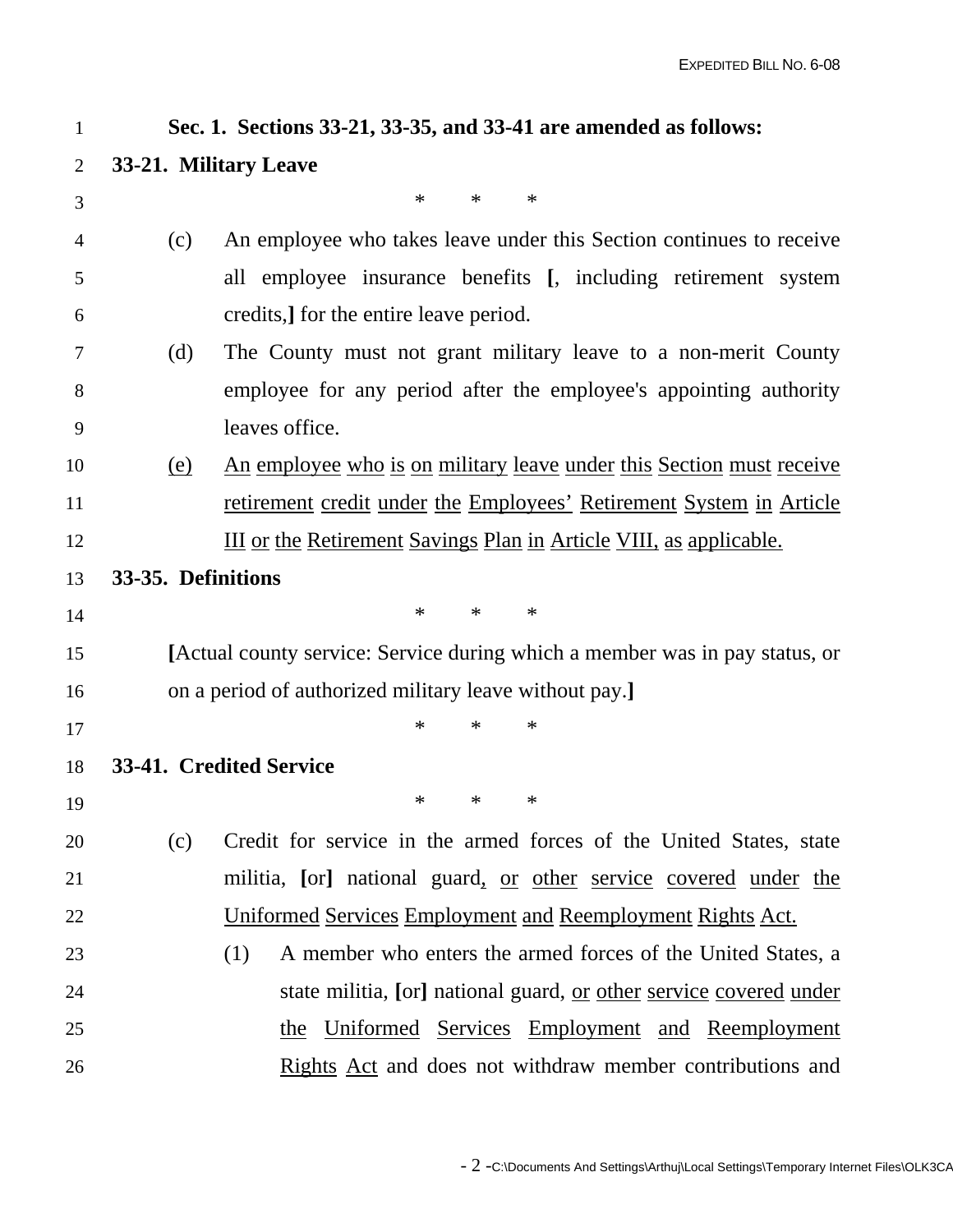| 27 |     |     | interest must receive service credit for periods of active military  |
|----|-----|-----|----------------------------------------------------------------------|
| 28 |     |     | service if the member:                                               |
| 29 |     | (A) | does not remain in the military service for more than 5              |
| 30 |     |     | years, not including any military service described in               |
| 31 |     |     | Section 4312(c) of Title 38 of the United States Code;               |
| 32 |     |     | and                                                                  |
| 33 |     | (B) | reports for County service or applies for reemployment               |
| 34 |     |     | and submits proof of military service:                               |
| 35 |     |     | within [90 days] one year after completing the<br>(i)                |
| 36 |     |     | military service and without any other employment                    |
| 37 |     |     | after discharge from the military service; or                        |
| 38 |     |     | within 2 years after completing the military<br>(ii)                 |
| 39 |     |     | service, if the member was hospitalized or                           |
| 40 |     |     | convalescing from an illness or injury incurred in,                  |
| 41 |     |     | or aggravated during, [the period of] military                       |
| 42 |     |     | service[; and].                                                      |
| 43 |     | (C) | makes up employee contributions missed during the                    |
| 44 |     |     | period of military service.                                          |
| 45 | (2) |     | [A member who does not make up all of the employee                   |
| 46 |     |     | contributions missed during the period of military service must      |
| 47 |     |     | not receive credited service for a proportion of the total period    |
| 48 |     |     | of military service equal to the ratio of the actuarial value of the |
| 49 |     |     | remaining missed employee contributions to the actuarial value       |
| 50 |     |     | of the total employer and employee contributions for the period      |
| 51 |     |     | of military service.]<br>A member who withdraws member               |
| 52 |     |     | <u>contributions</u> and redeposits the withdrawn contributions with |
| 53 |     |     | interest at a rate of 6.5% must receive the credited service under   |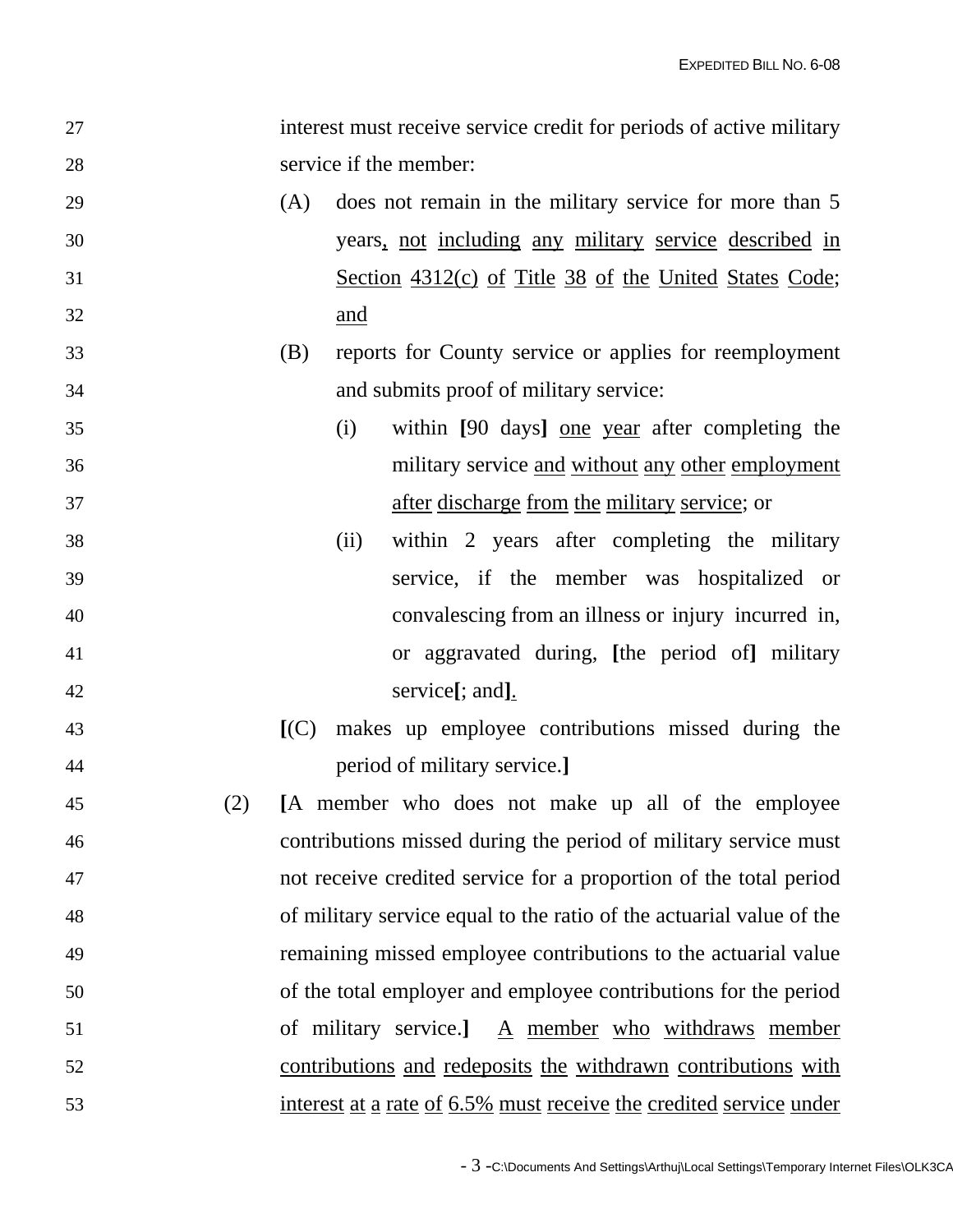| 54 |                           |     |        | this Section. The member must make the repayment while                     |
|----|---------------------------|-----|--------|----------------------------------------------------------------------------|
| 55 |                           |     |        | employed by the County, and not later than the earlier of the              |
| 56 |                           |     |        | period of military service or 5 years, beginning on the date of            |
| 57 |                           |     |        | reemployment.                                                              |
| 58 |                           |     |        | $\ast$<br>$\ast$<br>$\ast$                                                 |
| 59 | 33-119. Credited service. |     |        |                                                                            |
| 60 |                           |     |        | $\ast$<br>$\ast$<br>$\ast$                                                 |
| 61 | (b)                       |     |        | County service includes any period of compulsory or voluntary              |
| 62 |                           |     |        | service in the armed forces of the United States, [or] a state militia, or |
| 63 |                           |     |        | other military service covered under the Uniformed Services                |
| 64 |                           |     |        | <b>Employment and Reemployment Rights Act if the participant:</b>          |
| 65 |                           | (1) |        | was a member of the Retirement Savings Plan, the optional                  |
| 66 |                           |     |        | retirement plan, or the integrated plan when the military service          |
| 67 |                           |     | began; |                                                                            |
| 68 |                           | (2) |        | applied for reemployment or returned to County service within:             |
| 69 |                           |     | (A)    | [90 days of] $\frac{1}{1}$ year after discharge from the military          |
| 70 |                           |     |        | service, and the participant does<br><u>not</u> take<br>other              |
| 71 |                           |     |        | employment; [or]                                                           |
| 72 |                           |     | (B)    | [within] 2 years after [completion of] completing military                 |
| 73 |                           |     |        | service if the member was hospitalized or convalescing                     |
| 74 |                           |     |        | from an illness or injury incurred or aggravated during                    |
| 75 |                           |     |        | military service, and the participant does not take other                  |
| 76 |                           |     |        | employment; or                                                             |
| 77 |                           |     | (C)    | more than 2 years if circumstances beyond the control of                   |
| 78 |                           |     |        | the participant make it impossible or unreasonable for the                 |
| 79 |                           |     |        | participant to apply for reemployment within 2 years, and                  |
| 80 |                           |     |        | the participant does not take other employment; and                        |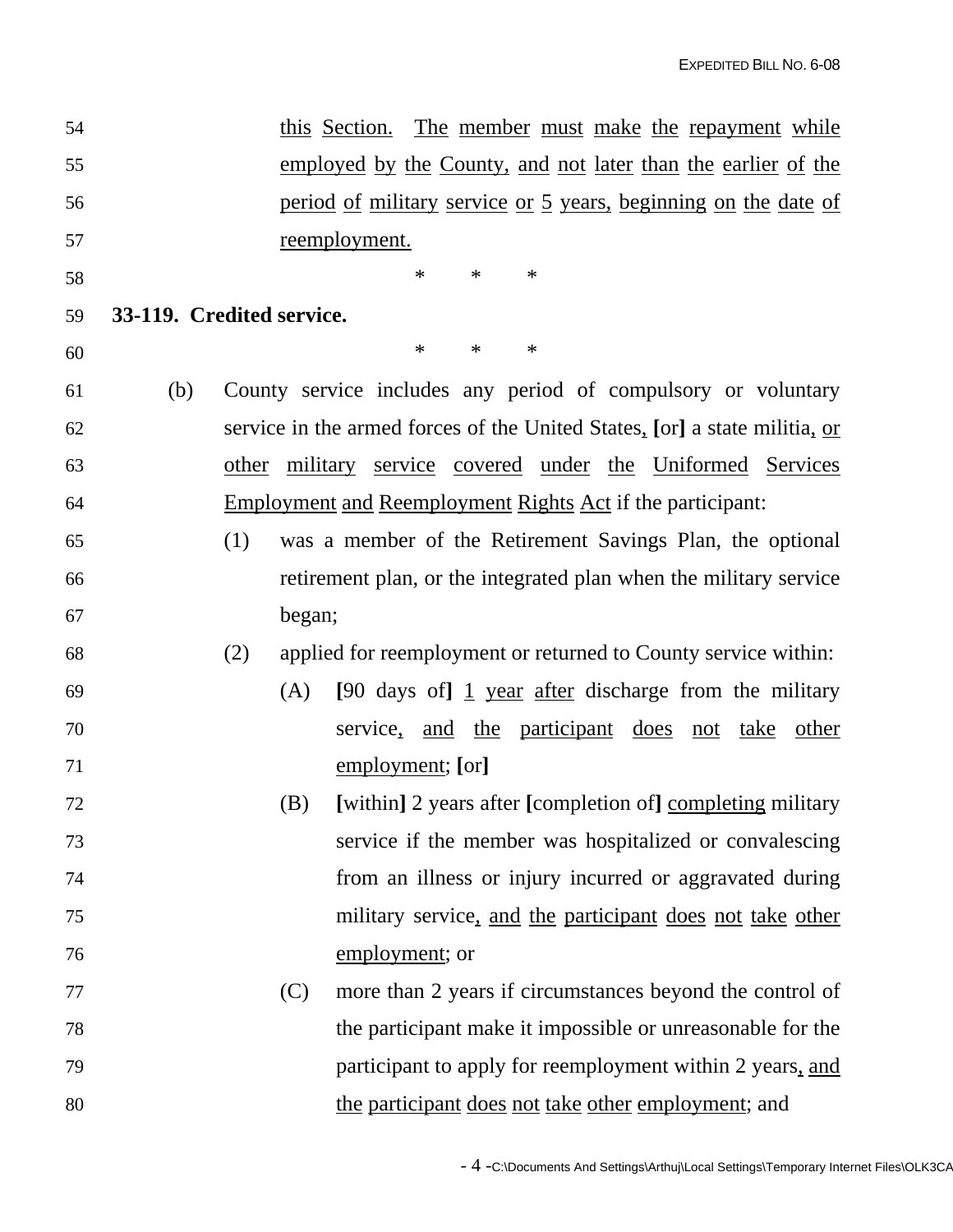| 81  |     | (3) |             | the total period of military service did not exceed 5 years,           |
|-----|-----|-----|-------------|------------------------------------------------------------------------|
| 82  |     |     |             | [except that the 5-year limitation does not include periods] not       |
| 83  |     |     |             | including any period of military service described under               |
| 84  |     |     |             | Section 4312(c) of Title 38, United States Code.                       |
| 85  |     |     |             | $\ast$<br>$\ast$<br>∗                                                  |
| 86  |     |     |             | Sec. 2. Section 33-59 is amended as follows:                           |
| 87  |     |     |             | 33-59. Board of investment trustees.                                   |
| 88  |     |     |             | $\ast$<br>$\ast$<br>$\ast$                                             |
| 89  | (b) |     | Membership. |                                                                        |
| 90  |     | (1) |             | The Board has [13] 16 trustees.                                        |
| 91  |     | (2) |             | The County Executive must appoint [4] $\frac{5}{2}$ voting, ex officio |
| 92  |     |     |             | members of the Board, subject to County Council confirmation           |
| 93  |     |     |             | as members, who serve indefinitely while each holds the                |
| 94  |     |     |             | respective office. These <i>ex officio</i> trustees should be:         |
| 95  |     |     | (A)         | the Director of Management and Budget;                                 |
| 96  |     |     | (B)         | the Director of Finance;                                               |
| 97  |     |     | (C)         | the Director of Human Resources; [and]                                 |
| 98  |     |     | (D)         | the Council Staff Director [of the County Council.]; and               |
| 99  |     |     | (E)         | the president of the certified representative of the Office,           |
| 100 |     |     |             | Professional, and Technical and Service, Labor and                     |
| 101 |     |     |             | Trades bargaining units.                                               |
| 102 |     | (3) |             | The following $[9]$ $\overline{11}$ trustees must be appointed by the  |
| 103 |     |     |             | Executive and confirmed by the Council:                                |
| 104 |     |     | (A)         | [Three] Four individuals recommended by the employee                   |
| 105 |     |     |             | <u>organizations certified under Articles V, VII or X. Two</u>         |
| 106 |     |     |             | of the individuals must be active County employees, each               |
| 107 |     |     |             | of whom is a member of a different collective bargaining               |
|     |     |     |             |                                                                        |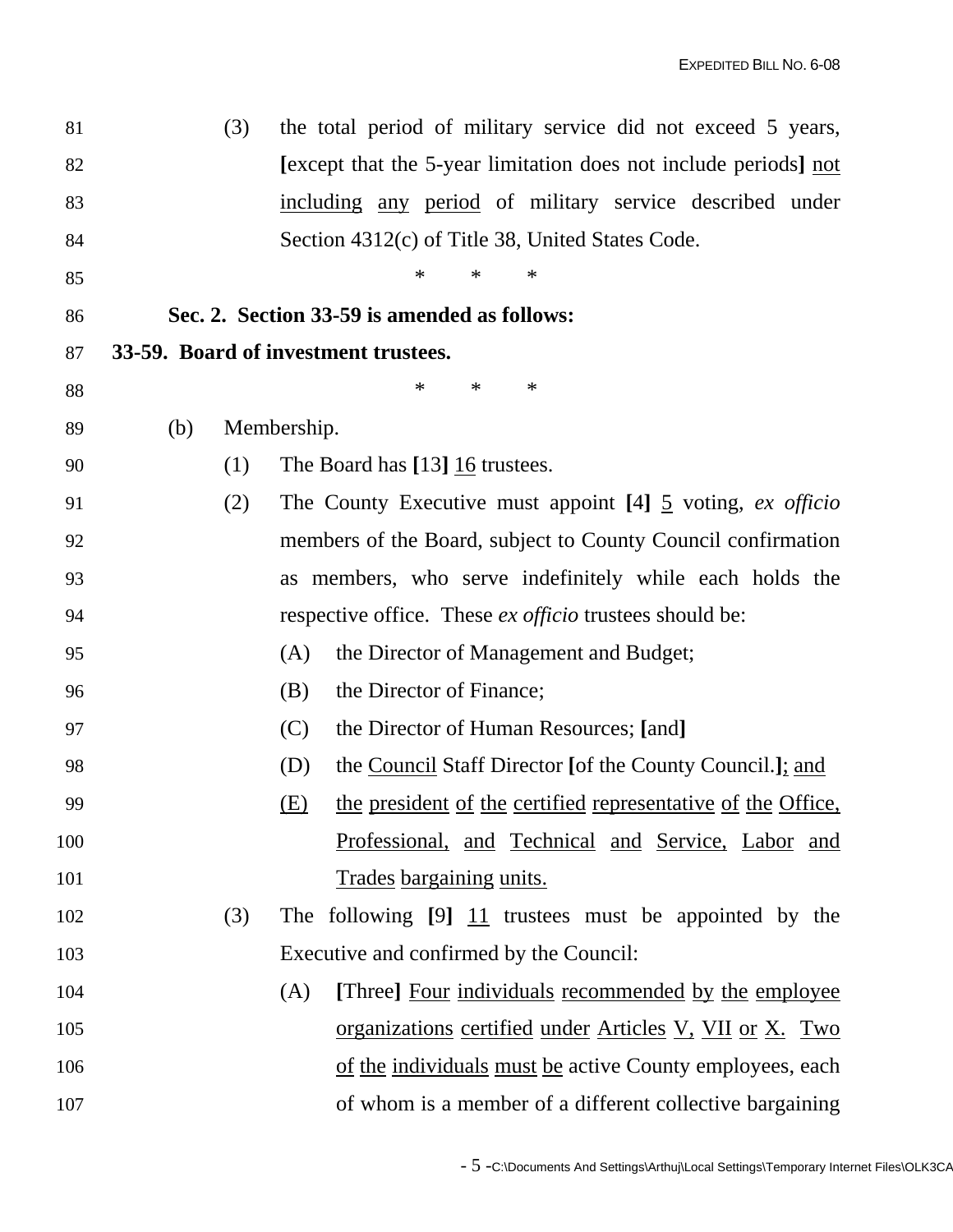108 unit, and who are vested members of the retirement 109 system, or individuals recommended by each employee 110 organization certified under Articles V**[**, VII, or**]** and X. 111 The other 2 individuals must be active County 112 employees, each of whom is a member of a different 113 bargaining unit, and who are vested members of the 114 retirement system, or individuals recommended by the 115 employee organization certified under Article VII. Each 116 employee organization may recommend 3 to 5 117 individuals for the respective trustee **[**position**]** positions. 118 Before appointing these trustees, the Executive must 119 consider, and should select from, the individuals 120 recommended by the employee organizations. **[**The 121 Executive must not appoint more than one person from 122 each employee organization.**]** The Executive must notify 123 the Council when appointing an individual not 124 recommended by an employee organization. A 3-year 125 term for these trustees ends on March 1 of every third 126 year after each trustee is confirmed by the Council. 127 \* \* \*

128 (E) **[**Two**]** Three individuals knowledgeable in pensions, 129 investments, or financial matters. Before nominating these 130 trustees, the Executive must consider, and should select 131 from, individuals recommended by citizens or countywide 132 citizens' groups. An individual recommended by a 133 citizens' group need not be a member of the group. The 134 Executive must notify the Council when nominating an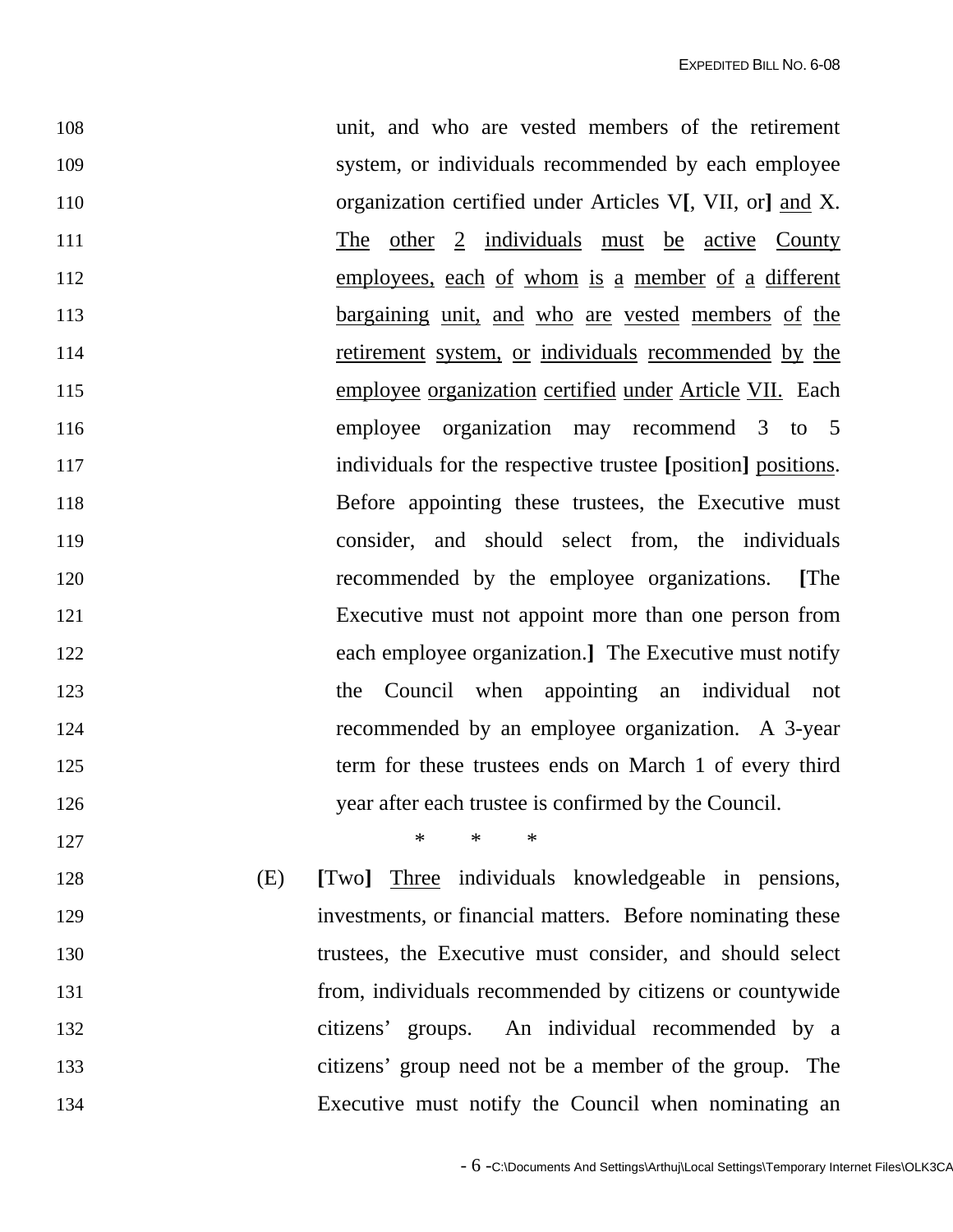| 135 |                                    |     |            | individual not recommended by a citizens' group. A 3-                  |
|-----|------------------------------------|-----|------------|------------------------------------------------------------------------|
| 136 |                                    |     |            | year term for these trustees ends on March 1 of every third            |
| 137 |                                    |     |            | year after each trustee's appointment is confirmed by the              |
| 138 |                                    |     |            | Council.                                                               |
| 139 |                                    |     |            | $\ast$<br>$\ast$<br>$\ast$                                             |
| 140 | (h)                                |     |            | Meetings and actions.                                                  |
| 141 |                                    | (1) |            | The Board must meet at least once during each calendar                 |
| 142 |                                    |     |            | quarter. The chair, or $[7]$ 9 members of the Board, may call a        |
| 143 |                                    |     |            | meeting of the Board, in the manner and at times and places            |
| 144 |                                    |     |            | provided under the policies of the Board. The Board is a public        |
| 145 |                                    |     |            | body under the State Open Meetings Act.                                |
| 146 |                                    | (2) |            | [A.] $(\underline{A})$ [Seven] Nine trustees constitute a quorum.      |
| 147 |                                    |     |            | [B.] (B) Each trustee has one vote.                                    |
| 148 |                                    |     |            | [C.] (C) [Seven] Nine trustees must agree for the Board to act.        |
| 149 |                                    |     |            | $\ast$<br>$\ast$<br>$\ast$                                             |
| 150 |                                    |     |            | Sec. 3. Sections 33-116 and 33-117 are amended as follows:             |
| 151 | 33-116. Participant contributions. |     |            |                                                                        |
| 152 | (a)                                |     |            | Percent of participant contributions.                                  |
| 153 |                                    |     |            | (1) $(A)$ Group I. Each participant in Group I [or Group II] must      |
| 154 |                                    |     |            | contribute, through regular payroll deductions, [3]                    |
| 155 |                                    |     |            | percent] $\frac{4\%}{2}$ of regular earnings less than or equal to the |
| 156 |                                    |     |            | Social Security wage base and [6 percent] 8% of regular                |
| 157 |                                    |     |            | earnings that exceed the Social Security wage base.                    |
| 158 |                                    |     | <u>(B)</u> | Group II. Each participant in Group II must contribute,                |
| 159 |                                    |     |            | through regular payroll deductions, 3% of regular                      |
| 160 |                                    |     |            | <u>earnings less than or equal to the Social Security wage</u>         |
| 161 |                                    |     |            | <u>base and 6% of regular earnings that exceed the Social</u>          |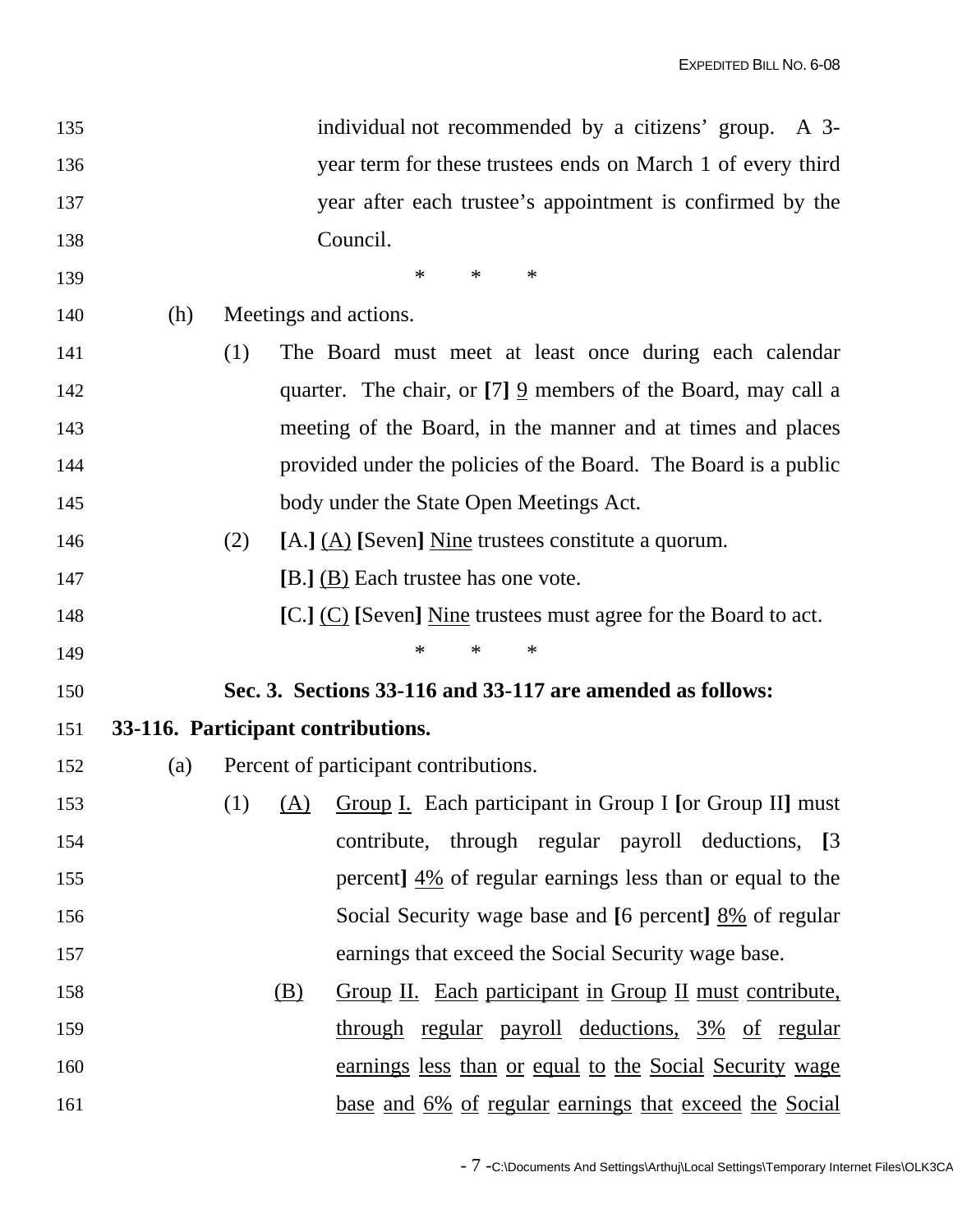| 162        | Security wage base.                                                |
|------------|--------------------------------------------------------------------|
| 163        | $\ast$<br>$\ast$<br>$\ast$                                         |
| (4)<br>164 | [A] The County must contribute on behalf of a participant who      |
| 165        | rejoins County service after military service that qualified under |
| 166        | Section 33-119(b) as credited service [may contribute] an          |
| 167        | amount equal to the amount that the participant could have         |
| 168        | contributed if the participant had worked for the County during    |
| 169        | the period of military service.                                    |
| 170        | $[(A)$ The participant must contribute this amount in              |
| 171        | regular payments beginning on the date of                          |
| 172        | reemployment and ending after the earlier of:                      |
| 173        | 3 times the period of military service; or<br>(i)                  |
| 174        | 5 years.]<br>(ii)                                                  |
| 175        | $[(B)]$ $(A)$ Contributions for the period of military service     |
| 176        | must be based on the [gross pay] regular earnings                  |
| 177        | the participant would have earned during the                       |
| 178        | period of military service. If this amount of [gross]              |
| 179        | earnings is<br>regular<br>reasonably<br>pay]<br>not                |
| 180        | ascertainable, the [elective] contribution must be                 |
| 181        | based on the participant's average [gross pay]                     |
| 182        | regular earnings during a period immediately                       |
| 183        | preceding military service. The averaging period                   |
| 184        | is 12 months, or the full length of the participant's              |
| 185        | County service, whichever is shorter.                              |
| 186        | $[(C)]$ $(B)$ [Elective contributions] Contributions under         |
| 187        | this paragraph count toward the maximum annual                     |
| 188        | contribution limits under the Internal Revenue                     |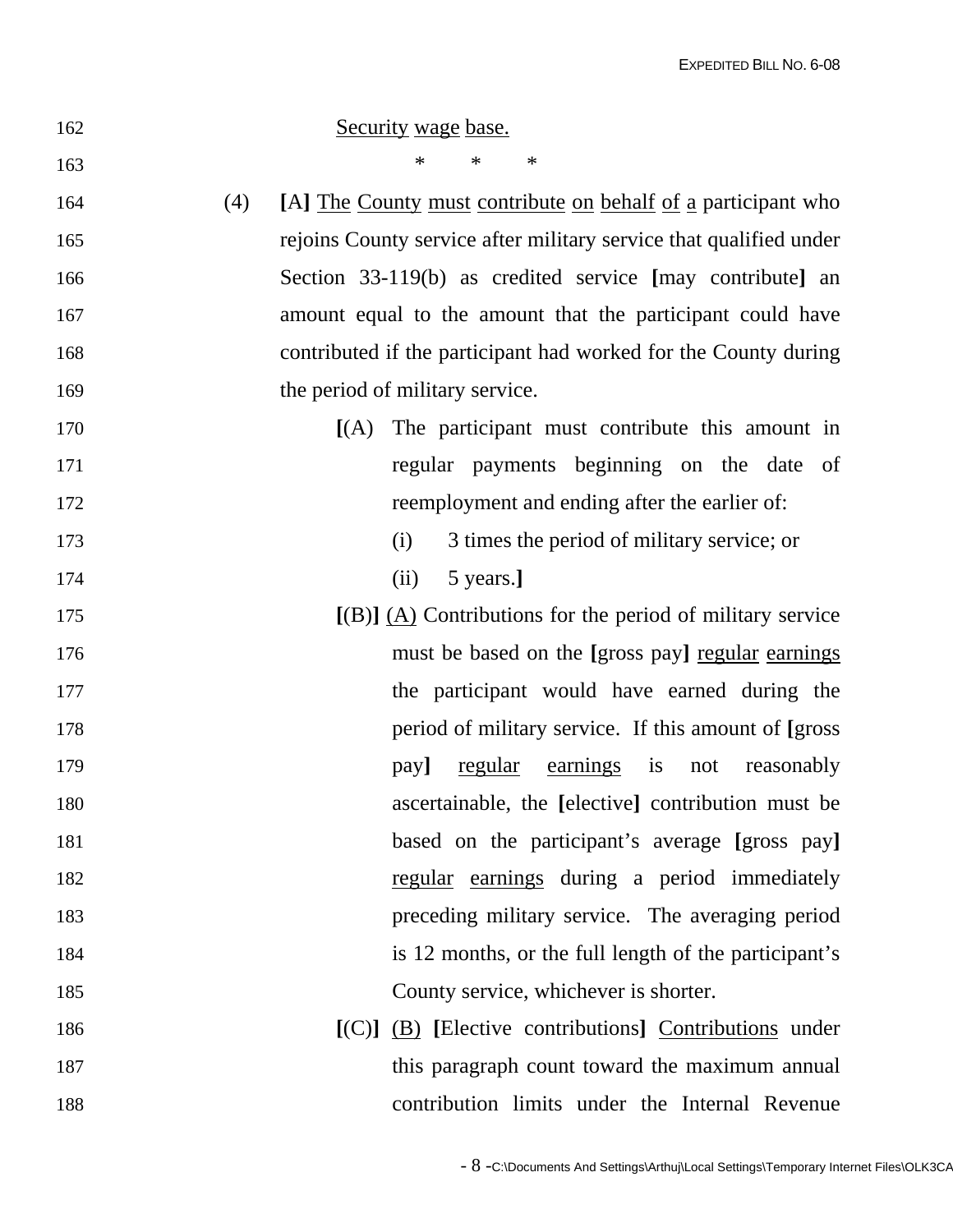| 189 | Code for the year for which the contributions [are                                  |
|-----|-------------------------------------------------------------------------------------|
| 190 | made, which the participant must designate] relate.                                 |
| 191 | (D) $(C)$ The participant is not entitled to any retroactive                        |
| 192 | allocation of forfeitures or any retroactive crediting                              |
| 193 | of earnings because of [elective] contributions                                     |
| 194 | under this subparagraph.                                                            |
| 195 | $\ast$<br>$\ast$<br>$\ast$                                                          |
| 196 | 33-117. Employer contributions.                                                     |
| 197 | Amount of employer contributions.<br>(a)                                            |
| 198 | (1)<br>Group I participants. The County must contribute to the                      |
| 199 | retirement savings plan in quarterly installments, on behalf of                     |
| 200 | each Group I participant, an amount equal to $[6\%]$ $8\%$ of that                  |
| 201 | participant's regular earnings while a Group I participant during                   |
| 202 | a plan year.                                                                        |
| 203 | $\ast$<br>$\ast$<br>$\ast$                                                          |
| 204 | Sec. 4. Expedited Effective Date.                                                   |
| 205 | The Council declares that this legislation is necessary for the immediate           |
| 206 | protection of the public interest. Section 33-116(a), as amended by Section 5 and   |
| 207 | Section 33-117(a), as amended by Section 6 of this Act take effect on July 6, 2008. |
| 208 | The rest of the Act takes effect on July 1, 2008.                                   |
| 209 | Approved:                                                                           |
|     |                                                                                     |
| 210 |                                                                                     |
|     | Michael J. Knapp, President, County Council<br>Date                                 |
| 211 | Approved:                                                                           |
| 212 | Isiah Leggett, County Executive<br>Date                                             |